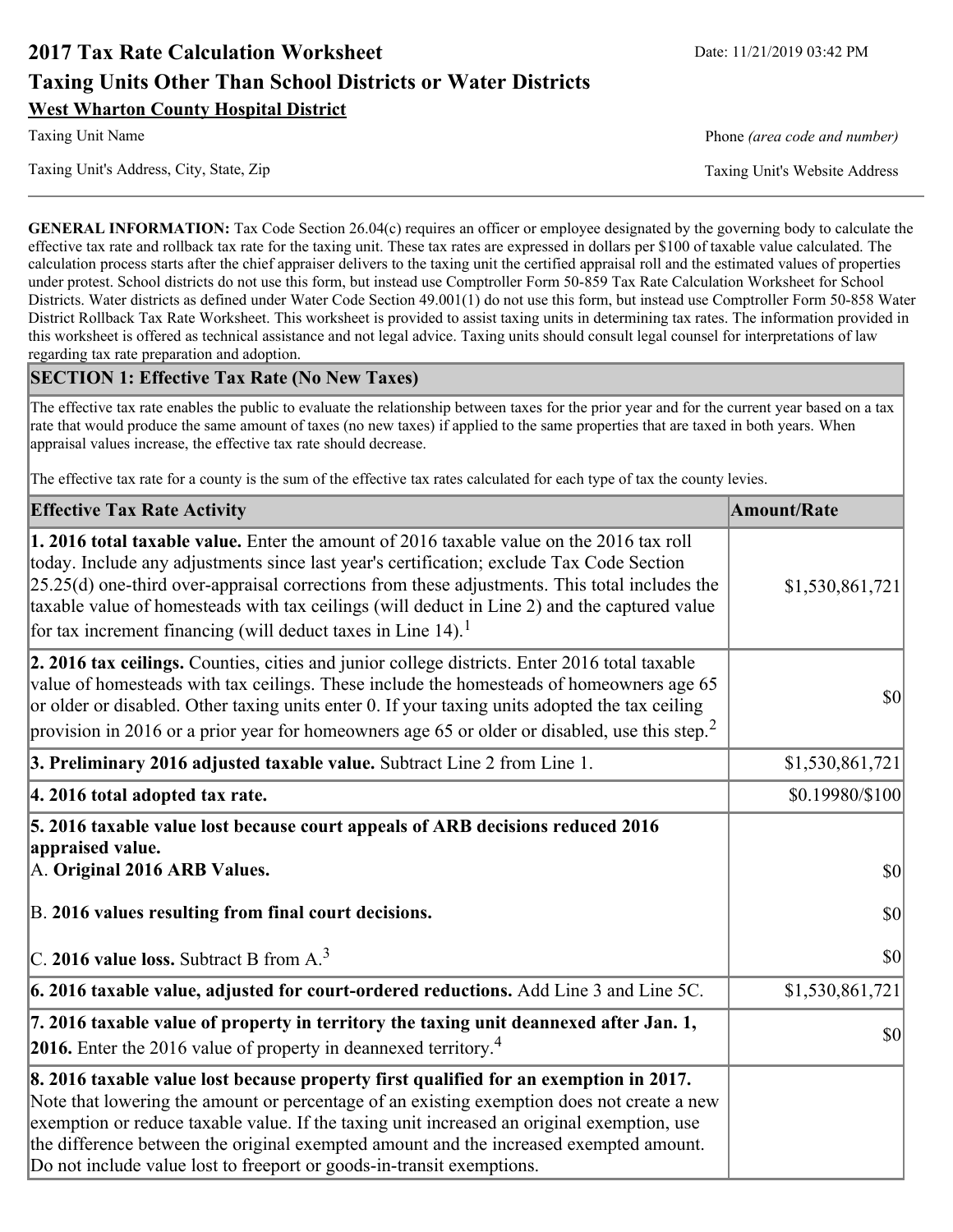| A. Absolute exemptions. Use 2016 market value:                                                                                                                                                                                                                                                                                                                                                                         | \$2,726,090     |
|------------------------------------------------------------------------------------------------------------------------------------------------------------------------------------------------------------------------------------------------------------------------------------------------------------------------------------------------------------------------------------------------------------------------|-----------------|
| B. Partial exemptions. 2017 exemption amount or 2017 percentage exemption times 2016<br>value:                                                                                                                                                                                                                                                                                                                         | \$1,629,040     |
| C. Value loss. Add A and $B^5$ .                                                                                                                                                                                                                                                                                                                                                                                       | \$4,355,130     |
| 9. 2016 taxable value lost because property first qualified for agricultural appraisal (1-<br>d or 1-d-1), timber appraisal, recreational/scenic appraisal or public access airport<br>special appraisal in 2017. Use only properties that qualified in 2017 for the first time; do<br>not use properties that qualified in 2016.                                                                                      |                 |
| A. 2016 market value:                                                                                                                                                                                                                                                                                                                                                                                                  | \$3,798,061     |
| B. 2017 productivity or special appraised value:                                                                                                                                                                                                                                                                                                                                                                       | \$317,263       |
| C. Value loss. Subtract B from $A6$                                                                                                                                                                                                                                                                                                                                                                                    | \$3,480,798     |
| 10. Total adjustments for lost value. Add lines 7, 8C and 9C.                                                                                                                                                                                                                                                                                                                                                          | \$7,835,928     |
| 11. 2016 adjusted taxable value. Subtract Line 10 from Line 6.                                                                                                                                                                                                                                                                                                                                                         | \$1,523,025,793 |
| 12. Adjusted 2016 taxes. Multiply Line 4 by line 11 and divide by \$100.                                                                                                                                                                                                                                                                                                                                               | \$3,043,005     |
| 13. Taxes refunded for years preceding tax year 2016. Enter the amount of taxes refunded<br>by the taxing unit for tax years preceding tax year 2016. Types of refunds include court<br>decisions, Tax Code Section 25.25(b) and (c) corrections and Tax Code Section 31.11<br>payment errors. Do not include refunds for tax year 2016. This line applies only to tax years<br>preceding tax year $2016$ <sup>7</sup> | \$277           |
| 14. Taxes in tax increment financing (TIF) for tax year 2016. Enter the amount of taxes<br>paid into the tax increment fund for a reinvestment zone as agreed by the taxing unit. If the<br>taxing unit has no 2017 captured appraised value in Line 16D, enter $0.8$                                                                                                                                                  | \$0             |
| 15. Adjusted 2016 taxes with refunds and TIF adjustment. Add Lines 12 and 13, subtract<br>Line $149$                                                                                                                                                                                                                                                                                                                   | \$3,043,282     |
| 16. Total 2017 taxable value on the 2017 certified appraisal roll today. This value<br>includes only certified values and includes the total taxable value of homesteads with tax<br>ceilings (will deduct in Line 18). These homesteads include homeowners age 65 or older or<br>disabled. $10$                                                                                                                       |                 |
| A. Certified values:                                                                                                                                                                                                                                                                                                                                                                                                   | \$1,620,705,804 |
| B. Counties: Include railroad rolling stock values certified by the Comptroller's office:                                                                                                                                                                                                                                                                                                                              | \$0             |
| C. Pollution control and energy storage system exemption: Deduct the value of property<br>exempted for the current tax year for the first time as pollution control or energy storage<br>system property:                                                                                                                                                                                                              | \$0             |
| <b>D. Tax increment financing:</b> Deduct the 2017 captured appraised value of property taxable<br>by a taxing unit in a tax increment financing zone for which the 2017 taxes will be deposited<br>into the tax increment fund. Do not include any new property value that will be included in                                                                                                                        | \$0             |
| Line 21 below. <sup>11</sup>                                                                                                                                                                                                                                                                                                                                                                                           | \$1,620,705,804 |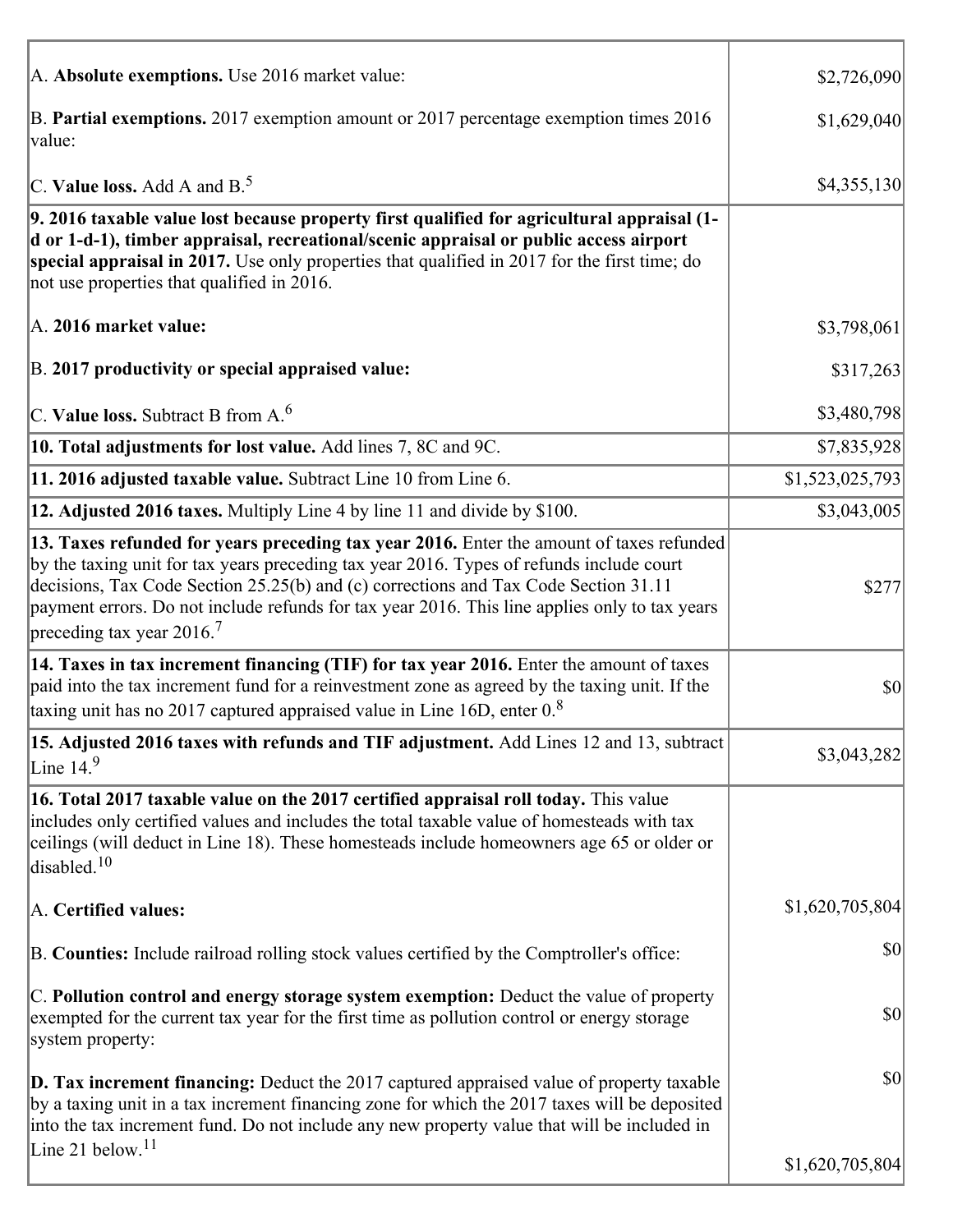| E. Total 2017 value. Add A and B, then subtract C and D.                                                                                                                                                                                                                                                                                                                                                                                                                                                                                                                                                                                                                                                                 |                 |
|--------------------------------------------------------------------------------------------------------------------------------------------------------------------------------------------------------------------------------------------------------------------------------------------------------------------------------------------------------------------------------------------------------------------------------------------------------------------------------------------------------------------------------------------------------------------------------------------------------------------------------------------------------------------------------------------------------------------------|-----------------|
| $ 17$ . Total value of properties under protest or not included on certified appraisal roll. <sup>12</sup>                                                                                                                                                                                                                                                                                                                                                                                                                                                                                                                                                                                                               |                 |
| $\vert$ A. 2017 taxable value of properties under protest. The chief appraiser certifies a list of<br>properties still under ARB protest. The list shows the appraisal district's value and the<br>taxpayer's claimed value, if any, or an estimate of the value if the taxpayer wins. For each of<br>the properties under protest, use the lowest of these values. Enter the total value. <sup>13</sup>                                                                                                                                                                                                                                                                                                                 | \$0             |
| B. 2017 value of properties not under protest or included on certified appraisal roll.<br>The chief appraiser gives taxing units a list of those taxable properties that the chief<br>appraiser knows about, but are not included in the appraisal roll certification. These<br>properties also are not on the list of properties that are still under protest. On this list of<br>properties, the chief appraiser includes the market value, appraised value and exemptions for<br>the preceding year and a reasonable estimate of the market value, appraised value and<br>exemptions for the current year. Use the lower market, appraised or taxable value (as<br>appropriate). Enter the total value. <sup>14</sup> | <b>\$0</b>      |
| C. Total value under protest or not certified: Add A and B.                                                                                                                                                                                                                                                                                                                                                                                                                                                                                                                                                                                                                                                              | $ 10\rangle$    |
| 18. 2017 tax ceilings. Counties, cities and junior colleges enter 2017 total taxable value of<br>homesteads with tax ceilings. These include the homesteads of homeowners age 65 or older<br>or disabled. Other taxing units enter 0. If your taxing units adopted the tax ceiling provision<br>$\vert$ in 2016 or a prior year for homeowners age 65 or older or disabled, use this step. <sup>15</sup>                                                                                                                                                                                                                                                                                                                 | \$0             |
| 19. 2017 total taxable value. Add Lines 16E and 17C. Subtract Line 18.                                                                                                                                                                                                                                                                                                                                                                                                                                                                                                                                                                                                                                                   | \$1,620,705,804 |
| 20. Total 2017 taxable value of properties in territory annexed after Jan. 1, 2016.<br>Include both real and personal property. Enter the 2017 value of property in territory<br>$\vert$ annexed. <sup>16</sup>                                                                                                                                                                                                                                                                                                                                                                                                                                                                                                          | $ 10\rangle$    |
| 21. Total 2017 taxable value of new improvements and new personal property located<br>in new improvements. New means the item was not on the appraisal roll in 2016. An<br>improvement is a building, structure, fixture or fence erected on or affixed to land. New<br>additions to existing improvements may be included if the appraised value can be<br>determined. New personal property in a new improvement must have been brought into the<br>taxing unit after Jan. 1, 2016, and be located in a new improvement. New improvements do<br>include property on which a tax abatement agreement has expired for $2017$ . <sup>17</sup>                                                                             | \$8,891,986     |
| 22. Total adjustments to the 2017 taxable value. Add Lines 20 and 21.                                                                                                                                                                                                                                                                                                                                                                                                                                                                                                                                                                                                                                                    | \$8,891,986     |
| 23. 2017 adjusted taxable value. Subtract Line 22 from Line 19.                                                                                                                                                                                                                                                                                                                                                                                                                                                                                                                                                                                                                                                          | \$1,611,813,818 |
| 24. 2017 effective tax rate. Divide Line 15 by Line 23 and multiply by $$100$ . <sup>18</sup>                                                                                                                                                                                                                                                                                                                                                                                                                                                                                                                                                                                                                            | \$0.18881/\$100 |
| 25. COUNTIES ONLY. Add together the effective tax rates for each type of tax the county<br>levies. The total is the 2017 county effective tax rate. <sup>18</sup>                                                                                                                                                                                                                                                                                                                                                                                                                                                                                                                                                        |                 |

- <sup>2</sup>Tex. Tax Code Section 26.012(14)
- <sup>1</sup>Tex. Tax Code Section 26.012(14) <sup>9</sup>Tex. Tax Code Section 26.012(13) <sup>9</sup>Tex. Tax Code Section 26.012
	-
- <sup>3</sup>Tex. Tax Code Section 26.012(13) <sup>11</sup>Tex. Tax Code Section 26.03(c) <sup>4</sup>Tex. Tax Code Section 26.01(c) and <sup>12</sup>Tex. Tax Code Section 26.01(c) and <sup>12</sup>Tex. Tax Code Section 26.01(c) and <sup>12</sup>Tex. Tax Code Section 26.01(c)
	- <sup>12</sup>Tex. Tax Code Section 26.01(c) and (d)
	-
- <sup>5</sup>Tex. Tax Code Section 26.012(15) <sup>13</sup>Tex. Tax Code Section 26.01(c) <sup>6</sup>Tex. Tax Code Section 26.01(d)
- <sup>6</sup>Tex. Tax Code Section 26.012(15) <sup>14</sup>Tex. Tax Code Section 26.01(d)<sup>7</sup>Tex. Tax Code Section 26.012(6)  $7$ Tex. Tax Code Section 26.012(13)
- 
- 
- ${}^{8}$ Tex. Tax Code Section 26.03(c)  ${}^{16}$ Tex. Tax Code Section 26.012(17)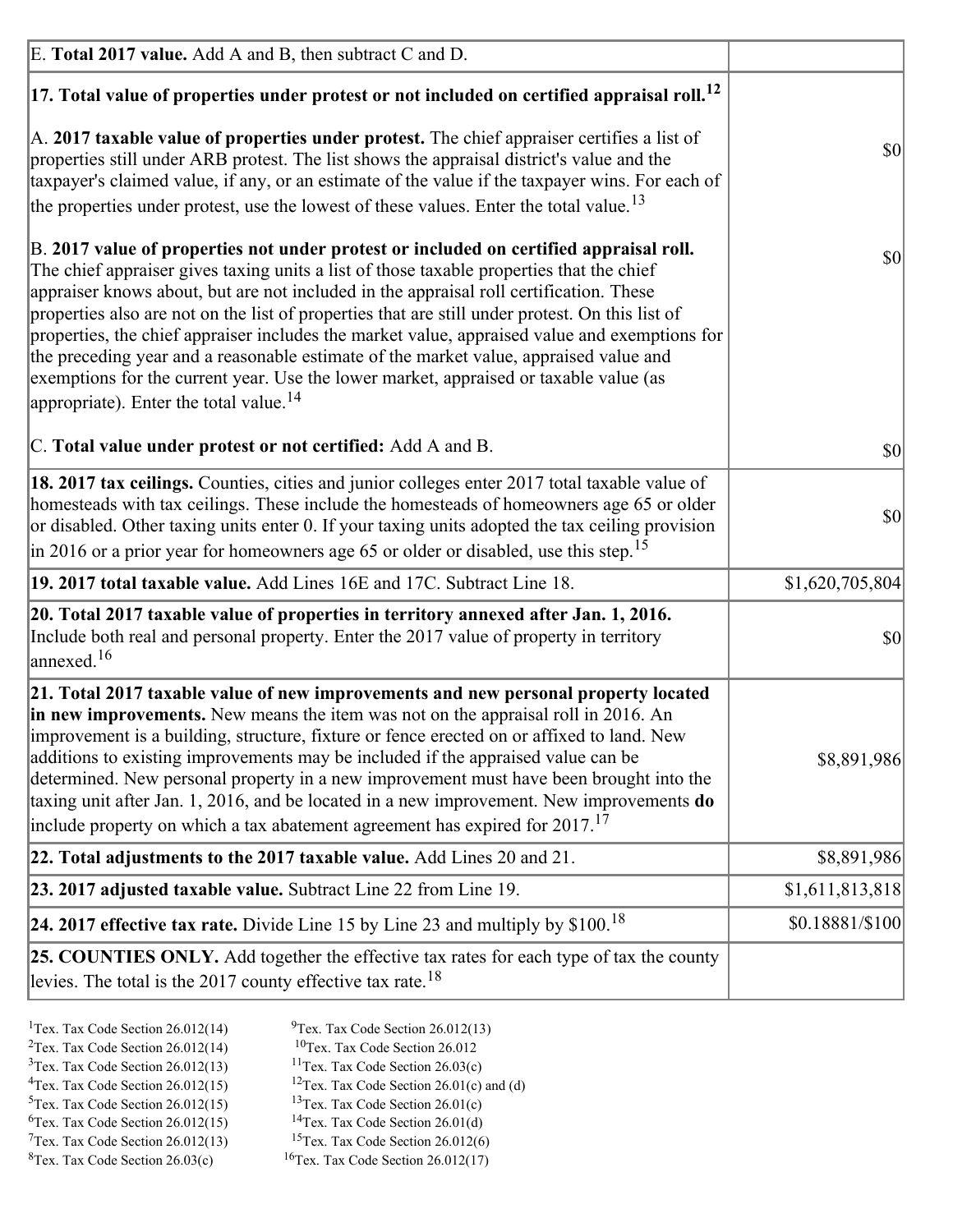### **SECTION 2: Rollback Tax Rate**

The rollback tax rate is split into two separate rates:

- 1. **Maintenance and Operations (M&O):** The M&O portion is the tax rate that is needed to raise the same amount of taxes that the taxing unit levied in the prior year plus eight percent. This rate accounts for such things as salaries, utilities and day-to-day operations.
- 2. **Debt:** The debt tax rate includes the debt service necessary to pay the taxing unit's debt payments in the coming year. This rate accounts for principal and interest on bonds and other debt secured by property tax revenue.

The rollback tax rate for a county is the sum of the rollback tax rates calculated for each type of tax the county levies. In most cases the rollback tax rate exceeds the effective tax rate, but occasionally decreases in a taxing unit's debt service will cause the effective tax rate to be higher than the rollback tax rate.

| <b>Rollback Tax Rate Activity</b>                                                                                                                                                                                                                                                                                                                                                                                                                                                                                                                                                                                                                                       | <b>Amount/Rate</b> |
|-------------------------------------------------------------------------------------------------------------------------------------------------------------------------------------------------------------------------------------------------------------------------------------------------------------------------------------------------------------------------------------------------------------------------------------------------------------------------------------------------------------------------------------------------------------------------------------------------------------------------------------------------------------------------|--------------------|
| 26. 2016 maintenance and operations (M&O) tax rate.                                                                                                                                                                                                                                                                                                                                                                                                                                                                                                                                                                                                                     | \$0.19980/\$100    |
| $ 27.2016$ adjusted taxable value. Enter the amount from Line 11.                                                                                                                                                                                                                                                                                                                                                                                                                                                                                                                                                                                                       | \$1,523,025,793    |
| 28. 2016 M&O taxes.                                                                                                                                                                                                                                                                                                                                                                                                                                                                                                                                                                                                                                                     |                    |
|                                                                                                                                                                                                                                                                                                                                                                                                                                                                                                                                                                                                                                                                         |                    |
| A. Multiply Line 26 by Line 27 and divide by \$100.                                                                                                                                                                                                                                                                                                                                                                                                                                                                                                                                                                                                                     | \$3,043,005        |
| B. Cities, counties and hospital districts with additional sales tax: Amount of additional<br>sales tax collected and spent on M&O expenses in 2016. Enter amount from full year's sales<br>tax revenue spent for M&O in 2016 fiscal year, if any. Other taxing units enter 0. Counties<br>exclude any amount that was spent for economic development grants from the amount of<br>sales tax spent.                                                                                                                                                                                                                                                                     | 30                 |
| C. Counties: Enter the amount for the state criminal justice mandate. If second or later year,<br>the amount is for increased cost above last year's amount. Other taxing units enter 0.                                                                                                                                                                                                                                                                                                                                                                                                                                                                                | 30                 |
| D. Transferring function: If discontinuing all of a department, function or activity and<br>transferring it to another taxing unit by written contract, enter the amount spent by the taxing<br>unit discontinuing the function in the 12 months preceding the month of this calculation. If<br>the taxing unit did not operate this function for this 12-month period, use the amount spent<br>in the last full fiscal year in which the taxing unit operated the function. The taxing unit<br>discontinuing the function will subtract this amount in H below. The taxing unit receiving<br>the function will add this amount in H below. Other taxing units enter 0. | \$0                |
| E. Taxes refunded for years preceding tax year 2016: Enter the amount of M&O taxes<br>refunded in the preceding year for taxes before that year. Types of refunds include court<br>decisions, Tax Code Section 25.25(b) and (c) corrections and Tax Code Section 31.11<br>payment errors. Do not include refunds for tax year 2016. This line applies only to tax years<br>preceding tax year 2016.                                                                                                                                                                                                                                                                     | \$277              |
| F. Enhanced indigent health care expenditures: Enter the increased amount for the<br>current year's enhanced indigent health care expenditures above the preceding tax year's<br>enhanced indigent health care expenditures, less any state assistance.                                                                                                                                                                                                                                                                                                                                                                                                                 | $ 10\rangle$       |
| G. Taxes in TIF: Enter the amount of taxes paid into the tax increment fund for a<br>reinvestment zone as agreed by the taxing unit. If the taxing unit has no 2017 captured<br>appraised value in Line 16D, enter 0.                                                                                                                                                                                                                                                                                                                                                                                                                                                   | \$0                |
| <b>H. Adjusted M&amp;O Taxes.</b> Add A, B, C, E and F. For taxing unit with D, subtract if<br>discontinuing function and add if receiving function. Subtract G.                                                                                                                                                                                                                                                                                                                                                                                                                                                                                                        | \$3,043,282        |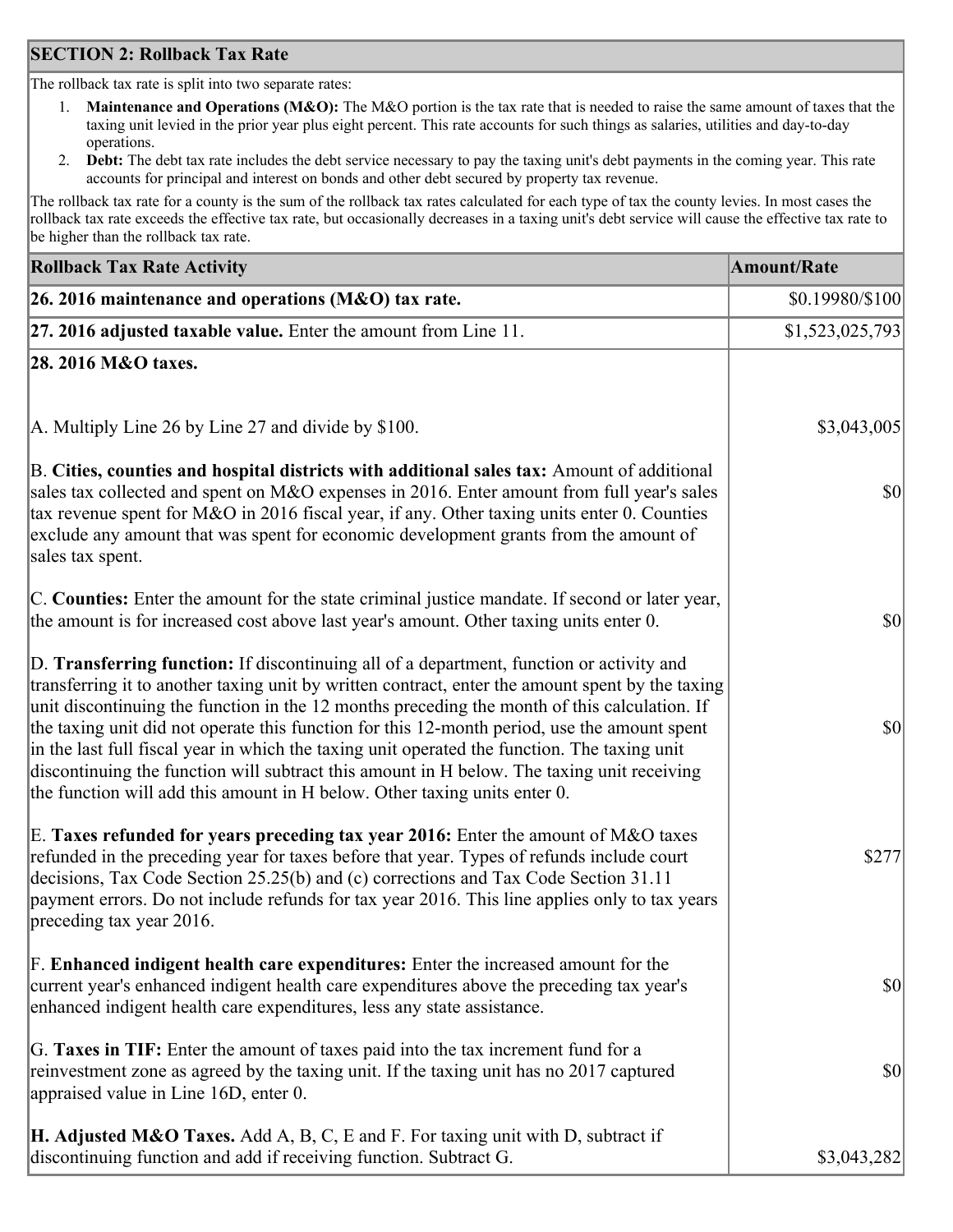| 29. 2017 adjusted taxable value. Enter Line 23 from the Effective Tax Rate Worksheet.                                                                                                                                                                                                                                                                                                                                                                                                                                                                                                                                                                                                                                     | \$1,611,813,818  |
|---------------------------------------------------------------------------------------------------------------------------------------------------------------------------------------------------------------------------------------------------------------------------------------------------------------------------------------------------------------------------------------------------------------------------------------------------------------------------------------------------------------------------------------------------------------------------------------------------------------------------------------------------------------------------------------------------------------------------|------------------|
| 30. 2017 effective maintenance and operations rate. Divide Line 28H by Line 29 and<br>multiply by \$100.                                                                                                                                                                                                                                                                                                                                                                                                                                                                                                                                                                                                                  | \$0.18881/\$100  |
| $31.2017$ rollback maintenance and operation rate. Multiply Line 30 by 1.08.                                                                                                                                                                                                                                                                                                                                                                                                                                                                                                                                                                                                                                              | $$0.20391/\$100$ |
| 32. Total 2017 debt to be paid with property taxes and additional sales tax revenue.<br>Debt means the interest and principal that will be paid on debts that:<br>$(1)$ are paid by property taxes,<br>$(2)$ are secured by property taxes,<br>$(3)$ are scheduled for payment over a period longer than one year and<br>(4) are not classified in the taxing unit's budget as $M&O$ expenses<br>A. Debt also includes contractual payments to other taxing units that have incurred debts on<br>behalf of this taxing unit, if those debts meet the four conditions above. Include only<br>amounts that will be paid from property tax revenue. Do not include appraisal district budget<br>payments. Enter debt amount. | 30               |
| B. Subtract unencumbered fund amount used to reduce total debt.                                                                                                                                                                                                                                                                                                                                                                                                                                                                                                                                                                                                                                                           | \$0              |
| C. Subtract amount paid from other resources.                                                                                                                                                                                                                                                                                                                                                                                                                                                                                                                                                                                                                                                                             |                  |
| D. Adjusted debt. Subtract B and C from A.                                                                                                                                                                                                                                                                                                                                                                                                                                                                                                                                                                                                                                                                                | $ 10\rangle$     |
|                                                                                                                                                                                                                                                                                                                                                                                                                                                                                                                                                                                                                                                                                                                           | $ 10\rangle$     |
| 33. Certified 2016 excess debt collections. Enter the amount certified by the collector.                                                                                                                                                                                                                                                                                                                                                                                                                                                                                                                                                                                                                                  | $ 10\rangle$     |
| 34. Adjusted 2017 debt. Subtract Line 33 from Line 32D.                                                                                                                                                                                                                                                                                                                                                                                                                                                                                                                                                                                                                                                                   | \$0              |
| 35. Certified 2017 anticipated collection rate. Enter the rate certified by the collector. If<br>the rate is 100 percent or greater, enter 100 percent.                                                                                                                                                                                                                                                                                                                                                                                                                                                                                                                                                                   | 100.00%          |
| 36. 2017 debt adjusted for collections. Divide Line 34 by Line 35                                                                                                                                                                                                                                                                                                                                                                                                                                                                                                                                                                                                                                                         | \$0              |
| 37. 2017 total taxable value. Enter the amount on Line 19.                                                                                                                                                                                                                                                                                                                                                                                                                                                                                                                                                                                                                                                                | \$1,620,705,804  |
| <b>38. 2017 debt tax rate.</b> Divide Line 36 by Line 37 and multiply by \$100.                                                                                                                                                                                                                                                                                                                                                                                                                                                                                                                                                                                                                                           | \$0/\$100        |
| 39. 2017 rollback tax rate. Add Lines 31 and 38.                                                                                                                                                                                                                                                                                                                                                                                                                                                                                                                                                                                                                                                                          | \$0.20391/\$100  |
| 40. COUNTIES ONLY. Add together the rollback tax rates for each type of tax the county<br>levies. The total is the 2017 county rollback tax rate.                                                                                                                                                                                                                                                                                                                                                                                                                                                                                                                                                                         |                  |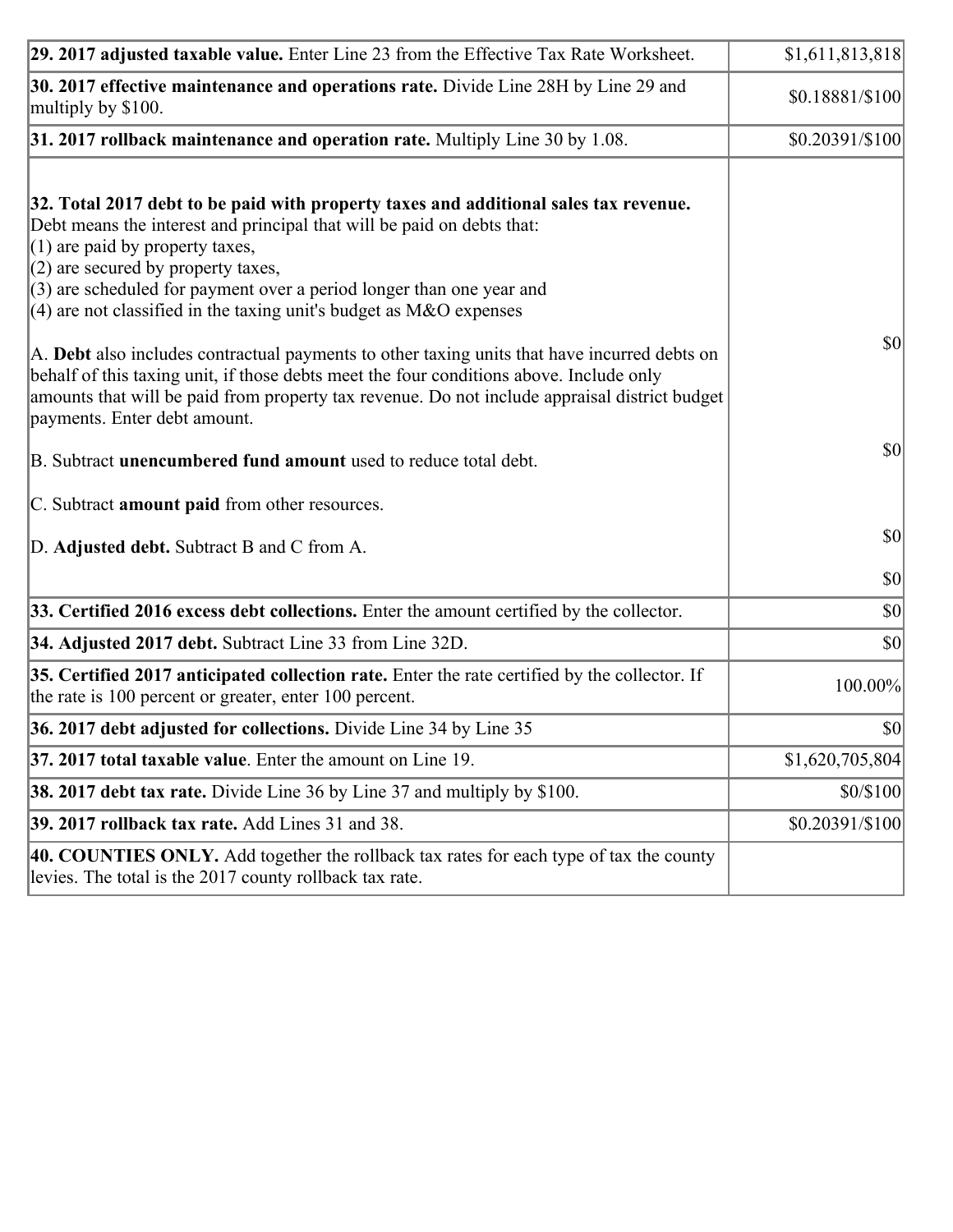## **SECTION 3: Additional Sales Tax to Reduce Property Taxes**

Cities, counties and hospital districts may levy a sales tax specifically to reduce property taxes. Local voters by election must approve imposing or abolishing the additional sales tax. If approved, the taxing unit must reduce its effective and rollback tax rates to offset the expected sales tax revenue.

This section should only be completed by a county, city or hospital district that is required to adjust its effective tax rate and/or rollback tax rate because it adopted the additional sales tax.

| <b>Activity</b>                                                                                                                                                                                                                                                                                                                                                                                                 | <b>Amount/Rate</b> |
|-----------------------------------------------------------------------------------------------------------------------------------------------------------------------------------------------------------------------------------------------------------------------------------------------------------------------------------------------------------------------------------------------------------------|--------------------|
| 41. Taxable Sales. For taxing units that adopted the sales tax in November 2016 or May<br>[2017, enter the Comptroller's estimate of taxable sales for the previous four quarters. <sup>20</sup><br>Taxing units that adopted the sales tax before November 2016, skip this line.                                                                                                                               | <b>\$0</b>         |
| 42. Estimated sales tax revenue. Counties exclude any amount that is or will be spent for<br>economic development grants from the amount of estimated sales tax revenue. <sup>21</sup><br>Taxing units that adopted the sales tax in November 2016 or in May 2017.<br>Multiply the amount on Line 41 by the sales tax rate (.01, .005 or .0025, as applicable) and<br>multiply the result by .95. <sup>22</sup> | \$0                |
| $ -$ or $-$                                                                                                                                                                                                                                                                                                                                                                                                     |                    |
| Taxing units that adopted the sales tax before November 2016.<br>Enter the sales tax revenue for the previous four quarters. Do not multiply by .95.                                                                                                                                                                                                                                                            |                    |
| 43. 2017 total taxable value. Enter the amount from Line 37 of the Rollback Tax Rate<br>Worksheet.                                                                                                                                                                                                                                                                                                              | \$1,620,705,804    |
| 44. Sales tax adjustment rate. Divide Line 42 by Line 43 and multiply by \$100.                                                                                                                                                                                                                                                                                                                                 | \$0/\$100          |
| 45. 2017 effective tax rate, unadjusted for sales tax. <sup>23</sup> Enter the rate from Line 24 or 25,<br>as applicable, on the Effective Tax Rate Worksheet.                                                                                                                                                                                                                                                  | \$0.18881/\$100    |
| 46. 2017 effective tax rate, adjusted for sales tax.<br>Taxing units that adopted the sales tax in November 2016 or in May 2017.<br>Subtract Line 44 from Line 45. Skip to Line 47 if you adopted the additional sales tax before<br>November 2016.                                                                                                                                                             | \$0.18881/\$100    |
| 47. 2017 rollback tax rate, unadjusted for sales tax. <sup>24</sup> Enter the rate from Line 39 or 40,<br>as applicable, of the Rollback Tax Rate Worksheet.                                                                                                                                                                                                                                                    | \$0.20391/\$100    |
| [48. 2017 rollback tax rate, adjusted for sales tax. Subtract Line 44 from Line 47.                                                                                                                                                                                                                                                                                                                             | $$0.20391/\$100$   |

<sup>17</sup>Tex. Tax Code Section 26.012(17)

<sup>18</sup>Tex. Tax Code Section 26.04(c)

<sup>19</sup>Tex. Tax Code Section 26.04(d)

<sup>20</sup>Tex. Tax Code Section 26.041(d)

- $21$ Tex. Tax Code Section 26.041(i)
- $22$ Tex. Tax Code Section 26.041(d)
- <sup>23</sup>Tex. Tax Code Section  $26.04(c)$

<sup>24</sup>Tex. Tax Code Section  $26.04(c)$